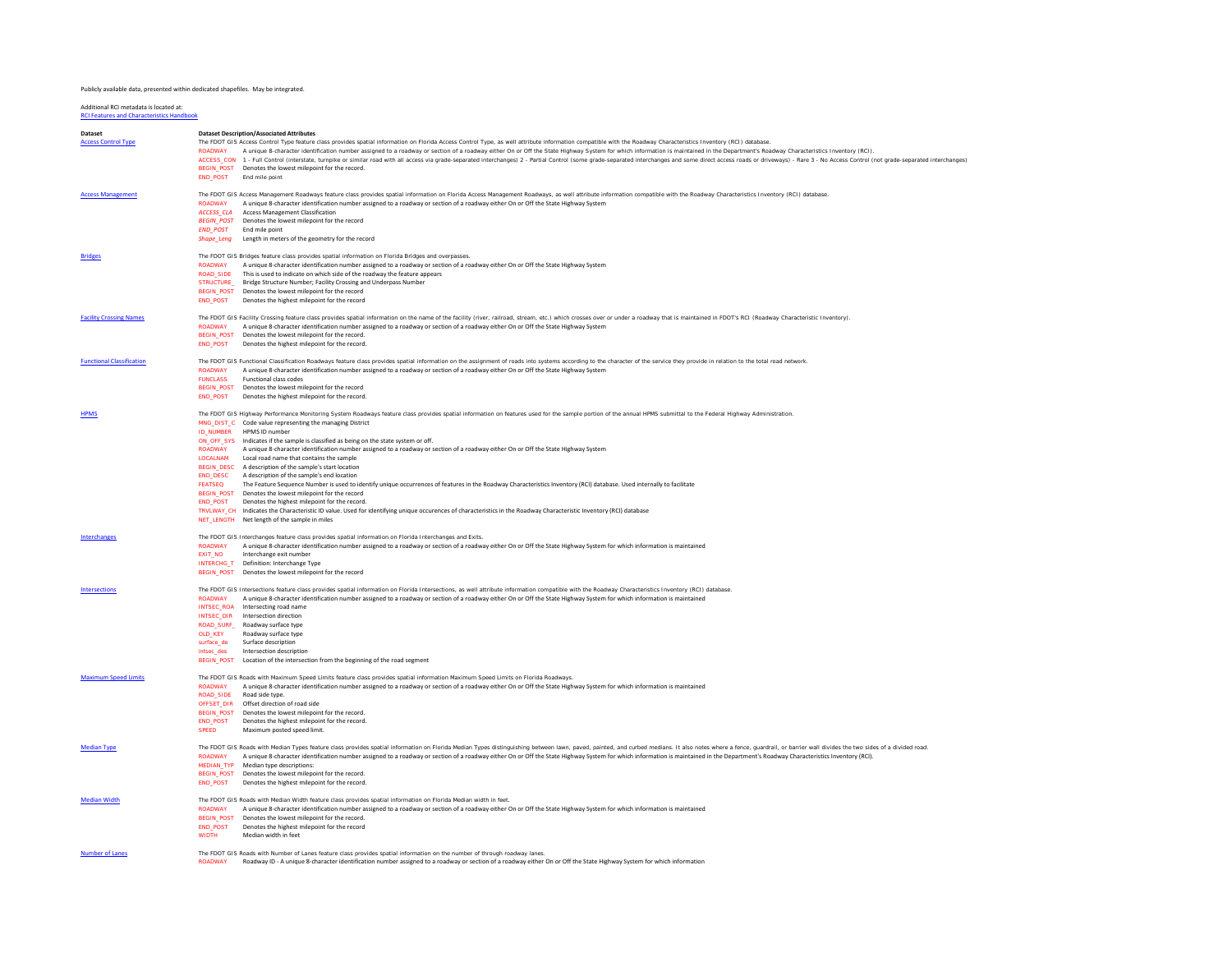|                                          |                                 | ROAD SIDE Road side type                                                                                                                                                                                                                                                                               |
|------------------------------------------|---------------------------------|--------------------------------------------------------------------------------------------------------------------------------------------------------------------------------------------------------------------------------------------------------------------------------------------------------|
|                                          |                                 | BEGIN_POST Begin mile point                                                                                                                                                                                                                                                                            |
|                                          |                                 | END POST End mile point                                                                                                                                                                                                                                                                                |
|                                          |                                 | LANE_CNT Number of lanes                                                                                                                                                                                                                                                                               |
|                                          |                                 | Shape_Leng Length in meters of the roadway shape                                                                                                                                                                                                                                                       |
| <b>Pavement Conditions</b>               |                                 |                                                                                                                                                                                                                                                                                                        |
|                                          |                                 | The FDOT GIS Roads with Pavement Conditions feature class provides spatial information on pavement condition ratings.<br>ROADWAY Roadway ID - A unique 8-character identification number assigned to a roadway or section of a roadway either On or Off the State Highway System for which information |
|                                          | <b>FFATURE</b>                  | Feature of the roadway                                                                                                                                                                                                                                                                                 |
|                                          |                                 | CHARACTERI Pavement Condition                                                                                                                                                                                                                                                                          |
|                                          | <b>SIDE</b>                     | Side of the roadway                                                                                                                                                                                                                                                                                    |
|                                          |                                 | BEGIN POST Denotes the lowest milepoint for the record                                                                                                                                                                                                                                                 |
|                                          |                                 | END_POST Denotes the highest milepoint for the record.                                                                                                                                                                                                                                                 |
|                                          | <b>VALUE_</b>                   | Definition: Payement Condition                                                                                                                                                                                                                                                                         |
|                                          |                                 |                                                                                                                                                                                                                                                                                                        |
| <b>Railroad Crossings</b>                |                                 | The FDOT GIS Railroad Crossing feature class provides spatial information on existing railroad crossing at grade level. The database only consists of railroads that cross with the roadways that are maintained in FDOT's RCI                                                                         |
|                                          |                                 | ROADWAY A unique 8-character identification number assigned to a roadway or section of a roadway either On or Off the State Highway System for which information is maintained                                                                                                                         |
|                                          |                                 | BEGIN_POST Denotes the lowest milepoint for the record.<br>CROSSING_N The Check Digit is part of the railroad crossing number and is an alpha character at the end of the number.                                                                                                                      |
|                                          |                                 | CHECK_DIGI The Check Digit is part of the railroad crossing number and is an alpha character at the end of the number.                                                                                                                                                                                 |
|                                          |                                 | CHECK_DIGI The Check Digit is part of the railroad crossing number and is an alpha character at the end of the number                                                                                                                                                                                  |
|                                          |                                 | CROSSING N The crossing number is a six-digit number assigned to the crossing.                                                                                                                                                                                                                         |
|                                          |                                 |                                                                                                                                                                                                                                                                                                        |
| <b>Rest Areas/Welcome Areas</b>          |                                 | The FDOT GIS Roads with Rest Areas/Welcome Centers feature class provides spatial information on Florida Roads with rest areas, welcome centers, wayside parks, and weigh stations.                                                                                                                    |
|                                          | Shape                           | Feature geometry                                                                                                                                                                                                                                                                                       |
|                                          |                                 | ROADWAY A unique 8-character identification number assigned to a roadway or section of a roadway either On or Off the State Highway System for which information is maintained                                                                                                                         |
|                                          | <b>UNKN</b>                     | This field represents the Roadway Characteristics Inventory (RCI) characteristic code                                                                                                                                                                                                                  |
|                                          | <b>TYPE</b>                     | Type of facility                                                                                                                                                                                                                                                                                       |
|                                          | DIR                             | Direction on the roadway (L or R)                                                                                                                                                                                                                                                                      |
|                                          | <b>NUM_FAC</b>                  | Indicates the number of facilities for this observation                                                                                                                                                                                                                                                |
|                                          |                                 | BEGIN_POST Definition: Milepost of facility from beginning of roadway segment                                                                                                                                                                                                                          |
| <b>Roads in RCI</b>                      |                                 | The FDOT GIS Roads in RCI feature class provides spatial information on Florida Roads in RCI, as well attribute information compatible with the Roadway Characteristics Inventory (RCI) database                                                                                                       |
|                                          | <b>ROADWAY</b>                  | A unique 8-character identification number assigned to a roadway or section of a roadway either On or Off the State Highway System for which informatior                                                                                                                                               |
|                                          | <b>DESCR</b>                    | Definition: Road type description                                                                                                                                                                                                                                                                      |
|                                          |                                 | BEGIN_POST Denotes the lowest milepoint for the record                                                                                                                                                                                                                                                 |
|                                          |                                 | END POST : Denotes the highest milepoint for the record.                                                                                                                                                                                                                                               |
|                                          |                                 |                                                                                                                                                                                                                                                                                                        |
| <b>Roads with Local Names</b>            |                                 | The FDOT GIS Roads with Local Names feature class provides spatial information on Florida Roads with the name of the section as posted on the roadway, as well attribute information compatible with the Roadway Characteristi                                                                         |
|                                          |                                 | ROADWAY A unique 8-character identification number assigned to a roadway or section of a roadway either On or Off the State Highway System for which information is maintained                                                                                                                         |
|                                          | <b>NAME</b>                     | Name of the roadway                                                                                                                                                                                                                                                                                    |
|                                          |                                 | BEGIN_POST Denotes the lowest milepoint for the record.                                                                                                                                                                                                                                                |
|                                          |                                 | END_POST Denotes the highest milepoint for the record.                                                                                                                                                                                                                                                 |
| <b>Road Status</b>                       |                                 | The FDOT GIS Road Status feature class provides spatial information on the status of Florida roadways.                                                                                                                                                                                                 |
|                                          |                                 | ROADWAY A unique 8-character identification number assigned to a roadway or section of a roadway either On or Off the State Highway System for which information is maintained                                                                                                                         |
|                                          |                                 | ROAD, STATU Status of the Roadway                                                                                                                                                                                                                                                                      |
|                                          |                                 | BEGIN_POST Denotes the lowest milepoint for the record.                                                                                                                                                                                                                                                |
|                                          | <b>END_POST</b>                 |                                                                                                                                                                                                                                                                                                        |
|                                          |                                 | Denotes the highest milepoint for the record.                                                                                                                                                                                                                                                          |
| <b>Surface Width</b>                     |                                 | The FDOT GIS Surface Width feature class provides the width of the roadway in feet for each segment in the database. This characteristic is defined in the Roadway Characteristics Inventory (RCI) Field Handbook as "Through                                                                          |
|                                          |                                 | ROADWAY A unique 8-character identification number assigned to a roadway or section of a roadway either On or Off the State Highway System for which information is maintained                                                                                                                         |
|                                          |                                 | ROAD_SIDE Road side type                                                                                                                                                                                                                                                                               |
|                                          |                                 | END_POST Denotes the lowest milepoint for the record.                                                                                                                                                                                                                                                  |
|                                          | <b>WIDTH</b>                    | Definition: The width of the roadway segment in feet                                                                                                                                                                                                                                                   |
|                                          |                                 | Shape_Leng Length in meters of the geometry for the record                                                                                                                                                                                                                                             |
|                                          |                                 |                                                                                                                                                                                                                                                                                                        |
| <b>Annual Average Daily Traffic</b>      |                                 | The FDOT GIS Annual Average Daily Traffic Roadways feature class provides spatial information on Annual Average Daily Traffic section breaks                                                                                                                                                           |
|                                          | YEAR_                           | Calendar year for which record applies.                                                                                                                                                                                                                                                                |
|                                          | <b>DISTRICT</b>                 | <b>FDOT District Number</b>                                                                                                                                                                                                                                                                            |
|                                          | <b>COSITE</b><br><b>ROADWAY</b> | Combination of county and site values as a six-digit item.<br>A unique 8-character identification number assigned to a roadway or section of a roadway either On or Off the State Highway System for which information is maintained                                                                   |
|                                          |                                 | DESC_FRM The name of the intersecting road at the beginning of the roadway segment. (There are instances that the intersection is at a county boundary, a facility crossing                                                                                                                            |
|                                          |                                 | DESC_TO The name of the intersecting road at the end of the roadway segment. (There are instances that the intersection is at a county boundary, a facility crossing, a bridge                                                                                                                         |
|                                          | <b>AADT</b>                     | The total volume of traffic on a highway segment for one year, divided by the number of days in the year.                                                                                                                                                                                              |
|                                          | <b>AADTFLG</b>                  | Source of AADT estimate                                                                                                                                                                                                                                                                                |
|                                          | <b>KFLG</b>                     | Computation method-A=Actual Data, F=Computed from Factor Category, S=Statewide Default X=Cross Reference                                                                                                                                                                                               |
|                                          | K100FLG                         | Computation method-A=Actual Data, F=Computed from Factor Category, S=Statewide Default X=Cross Reference for the highest 100 Hour                                                                                                                                                                      |
|                                          | <b>DFLG</b>                     | Computation method (Same as KFLG)                                                                                                                                                                                                                                                                      |
|                                          | <b>TFLG</b>                     | Computation method.                                                                                                                                                                                                                                                                                    |
|                                          |                                 | BEGIN POST Denotes the lowest milepoint for the record                                                                                                                                                                                                                                                 |
|                                          |                                 | END_POST Denotes the highest milepoint for the record                                                                                                                                                                                                                                                  |
|                                          | <b>KFCTR</b>                    | The proportion of AADT occuring in an hour. In this case it is the proportion that occurs in the 30th highest hour<br>K100FCTR K factor for highest 100 Hour                                                                                                                                           |
|                                          | <b>DFCTR</b>                    | Total traffic in peak direction as % of two-way traffic                                                                                                                                                                                                                                                |
|                                          | <b>TFCTR</b>                    | Truck & bus factor is the proportion of trucks for 24 hours                                                                                                                                                                                                                                            |
|                                          |                                 | Shape_Leng Length in meters of the geometry for the record                                                                                                                                                                                                                                             |
|                                          |                                 |                                                                                                                                                                                                                                                                                                        |
| <b>Portable Traffic Monitoring Sites</b> |                                 | The FDOT GIS PTMS shapefile provides feature class information on Florida Portable Traffic Monitoring Sites, as well attribute information compatible with the Roadway Characteristics Inventory (RCI) database                                                                                        |
|                                          | <b>AADT</b>                     | The total volume of traffic on a highway segment for one year, divided by the number of days in the year                                                                                                                                                                                               |
|                                          | <b>YEAR</b>                     | Calendar year for which record applies                                                                                                                                                                                                                                                                 |
|                                          | Cosite                          | Combination of county and site values as a six-digit item                                                                                                                                                                                                                                              |
|                                          | Classd                          | Set to "Yes" if TFLG is "A". (Field TFLG is not in the final shapefile.)                                                                                                                                                                                                                               |
|                                          |                                 | SECTION_ A unique 8-character identification number assigned to a roadway or section of a roadway either On or Off the State Highway System for which information is maintained                                                                                                                        |
|                                          | <b>COMM</b>                     | Comments or additional descriptive data                                                                                                                                                                                                                                                                |
|                                          | Active                          | Status of the monitoring site.<br>Type of monitoring site                                                                                                                                                                                                                                              |
|                                          | Sitetype<br><b>KFCTR</b>        | The proportion of AADT occuring in an hour. In this case it is the proportion that occurs in the 30th highest hour.                                                                                                                                                                                    |
|                                          |                                 |                                                                                                                                                                                                                                                                                                        |